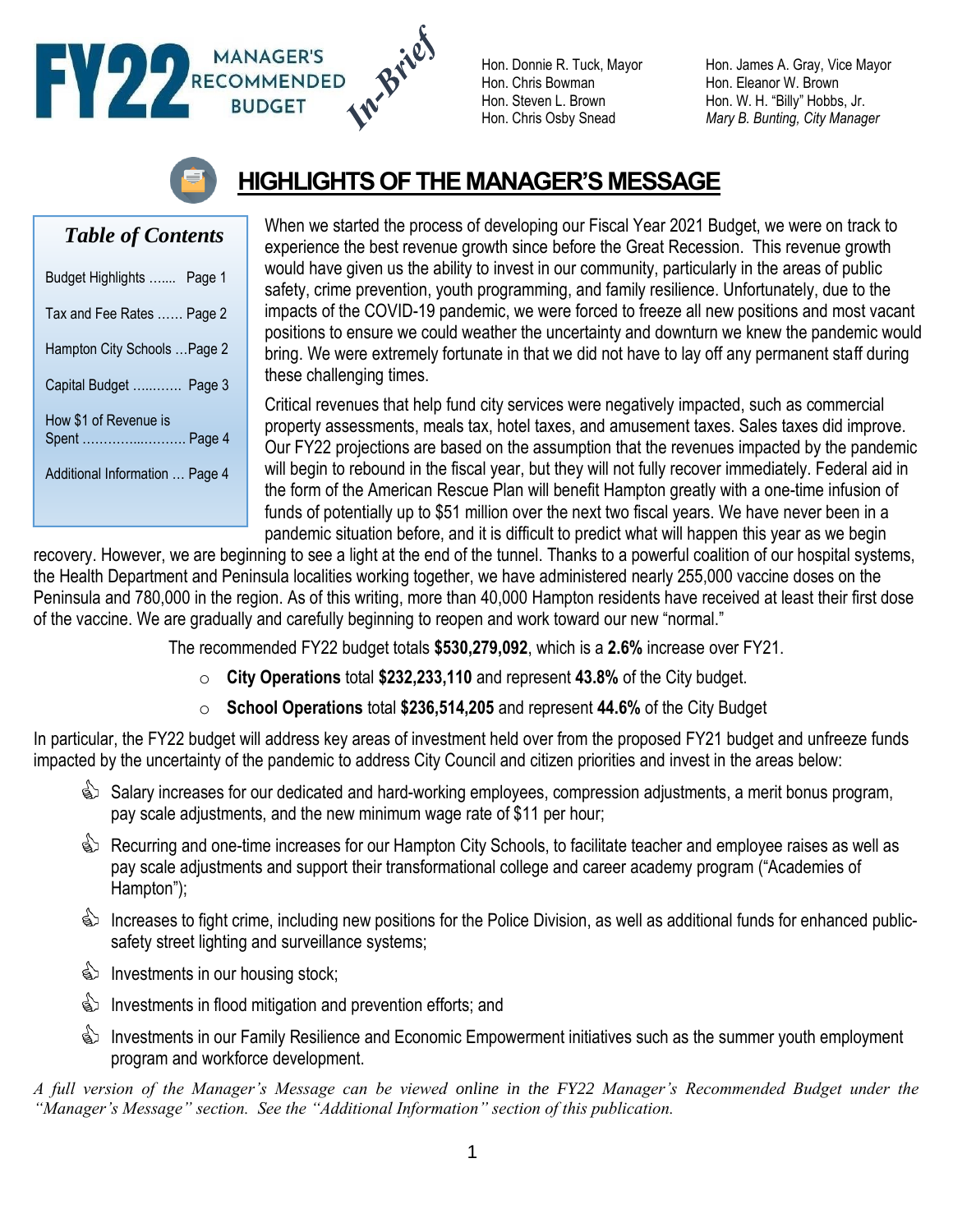

Hon. Chris Bowman Hon. Eleanor W. Brown

Hon. Donnie R. Tuck, Mayor Hon. James A. Gray, Vice Mayor Hon. Steven L. Brown Hon. W. H. "Billy" Hobbs, Jr. Hon. Chris Osby Snead *Mary B. Bunting, City Manager*



- **Real Estate Tax** rate remains unchanged at **\$1.24 per \$100 of assessed value** and the **Personal Property Tax** rate remains unchanged at **\$4.50 per \$100 of assessed value.**
- **Personal Property Tax** rate for all Personal Property Tax not otherwise specified, including cars, motorcycles, buses, etc., remains unchanged at **\$4.50 per \$100 of assessed value.**
- **Personal Property Tax** rate for (1) privately owned camping trailers, travel trailers and certain privately owned trailers used to transport horses and (2) motor homes used for recreational purposes only remains unchanged at **\$1.50 per \$100 of assessed value.**
- **Public Rights-of-Way Use Fee** increases from **\$1.15/Per Line/Per Month** to **\$1.60/Per Line/Per Month.** This rate is determined annually by the Virginia Department of Transportation per Code of Virginia §56-468.1.
- **Solid Waste User Fee** remains unchanged at **\$7.25 per week** for Recyclers and \$13.00 per week for Non-Recyclers**.** See Code of Virginia §5.2-928(A).
- **Sewer User Fee** increases from **\$1.48 per 100 cu. ft. of water consumption** to **\$1.81 per 100 cu. ft. of water consumption. Sewer Surcharge Fee** increases from **\$0.66 per 100 cu. ft. of water consumption** to **\$0.94 per 100 cu. ft. of water consumption.** See Code of Virginia §2-2122.
- **Stormwater User Fee** increases from **\$9.83 per 2,429 sq. ft. of impervious area ("ERU") per month** to **\$10.83 per ERU, per month** for Commercial and from **\$9.83 per month** to **\$10.83 per month** for Residential to support projects that mitigate flooding and improve water quality. See Code of Virginia §15.2-2114.



## **HAMPTON CITY SCHOOLS**

- The City's commitment to strong Schools remains consistent with *continued* local funding above the level which is required by State law. The total School budget for FY22 is **\$236,514,205**. This budget includes over \$4.1 million dollars over the FY21 funding level from the State. This funding level represents a restoration to "pre-recession" levels of State funding.
- The total local contribution of **\$80,165,119 increased** from FY21 **by \$3,216,651.** The required local contribution, according to State law, is \$45,928,735. The City's contribution *in excess* of the State requirement is \$34,236,384.
- The City continues its support of the college and career academies ("Academies of Hampton").
- In the Capital Budget, we are adding a total of \$15 million above what was budgeted in FY21 for maintenance and technology investments to enhance maintenance of school buildings and replace trailers at one of our high schools with a new wing of state-of-the-art, science and math classrooms.
- The Schools' budget also includes a recommended 5% pay increase, partially funded by the State, for all employees along with other market based adjustments for select employee groups and an increase in supplement pay.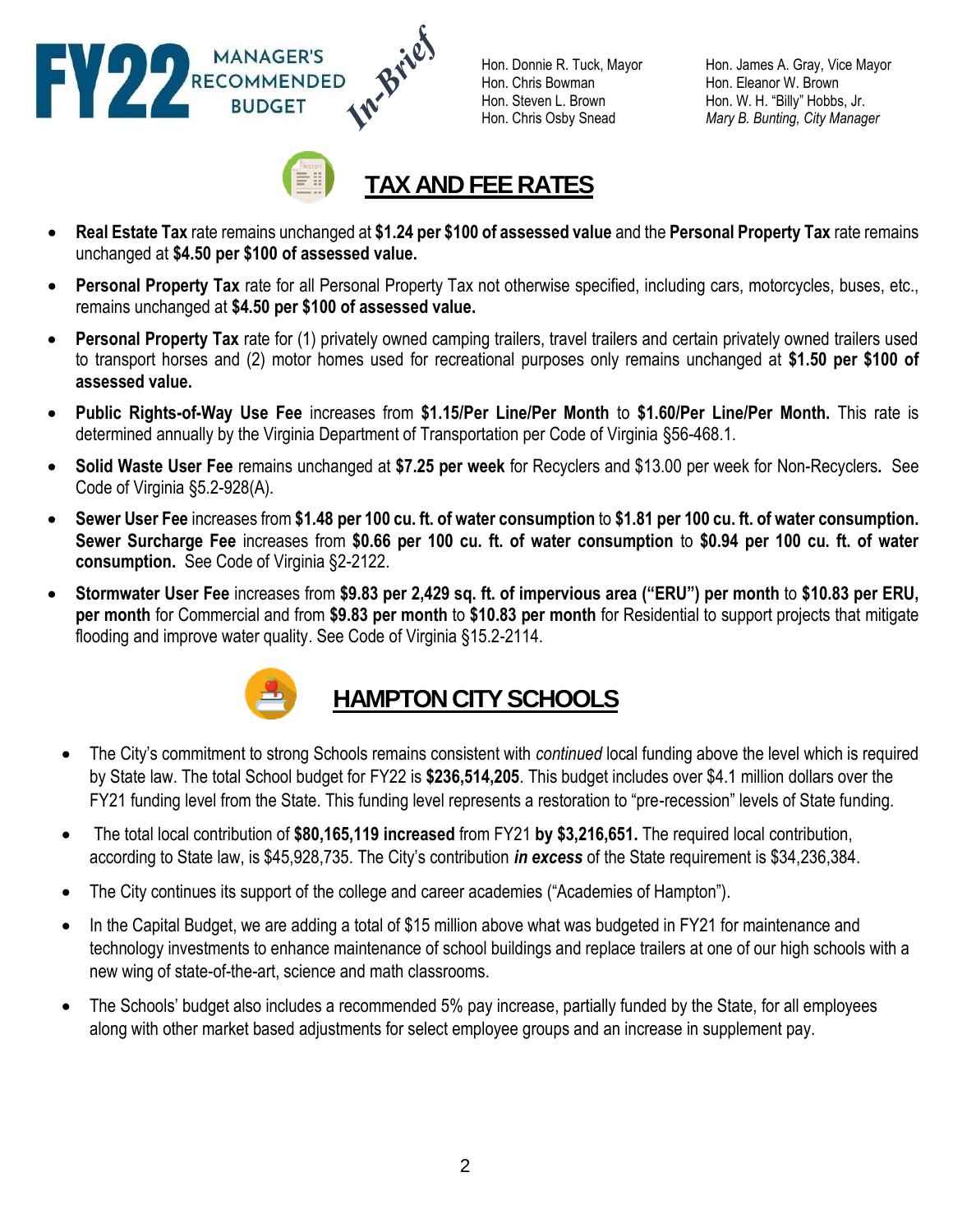W.Brief RECOMMENDED

Hon. Chris Bowman Hon. Eleanor W. Brown

Hon. Donnie R. Tuck, Mayor Hon. James A. Gray, Vice Mayor Hon. Steven L. Brown Hon. W. H. "Billy" Hobbs, Jr. Hon. Chris Osby Snead *Mary B. Bunting, City Manager*



- **Economic Growth ~ \$6,487,584:** *generating the resources necessary to support the services the community desires and produce quality jobs for our citizens.* This category includes: a curb appeal matching grant program for neighborhoods; housing redevelopment funding to support redevelopment of small residential and commercial properties; acquisition and demolition of strategically located properties in the Housing Venture and Master Plan areas; Model Block Housing Program; and funding for the acquisition of strategic properties throughout the City of Hampton.
- **Educated and Engaged Citizenry ~ \$23,474,006:** *partnering with Hampton City Schools, Hampton University, Thomas Nelson Community College and other formal and informal educational providers to keep, develop and attract a talented citizenry that will have a positive impact on their community and be able to succeed in the global economy.* This category includes maintenance projects; the continuation of the 'One-to-One' Technology Initiative at various Hampton City Schools; construction of classrooms to replace the temporary use of trailers; and site improvements at Thomas Nelson Community College.
- **Good Government ~ \$19,655,768:** *attracting, retaining, developing and rewarding high quality public servants who are committed to being stewards of community resources and trust, providing great customer service and demonstrating the highest level of ethical conduct.* This category includes citywide street and traffic maintenance; maintenance projects at various public facilities and sites; re-engineering technology; citywide signal system upgrades and retiming; continued compliance with updating portions of the sanitary sewer system; financial system upgrades; road construction in the Little Back River Road area; and set aside funding for City Council's strategic initiatives.
- **Living with Water ~ \$3,860,000:** *addressing coastal resiliency, recurring flooding, waterways and environmental sustainability while enhancing our tax base and quality of life.* This category includes construction of various stormwater management facilities to reduce flooding and treat stormwater runoff; drainage improvements in the Newmarket area and throughout the City; outfall maintenance; stormwater infrastructure assessments and retrofitting of stormwater management facilities; construction of a detention pond at the John B. Cary Elementary School; and watershed studies.
- **Placemaking ~ \$4,123,500:** *creating vibrant and authentic places that reflect and celebrate the unique culture, history and character of our community.* This category includes: enhanced maintenance of public parks and other recreational facilities; citywide and downtown landscaping enhancements; neighborhood improvement and neighborhood infrastructure improvements; and pedestrian, sidewalk and crosswalk improvements in the Mercury Boulevard and Power Plant Parkway areas.
- **Safe and Clean Community ~ \$11,814,922:** *ensuring that all Hampton citizens and businesses are safe, healthy and secure in their persons and property.* This category includes: the acquisition and demolition of blighted property; commercial blight abatement; public safety equipment replacement/upgrades such as personal protection equipment, various fire and rescue equipment and tools, police vehicles and cameras; jail maintenance; and the design of the 911/Emergency Operations Center and police firing range.

*A complete schedule of capital improvement projects can be viewed online in the FY22 Manager's Recommended Budget under the "Capital Budget" section. See the "Additional Information" section of this publication.*